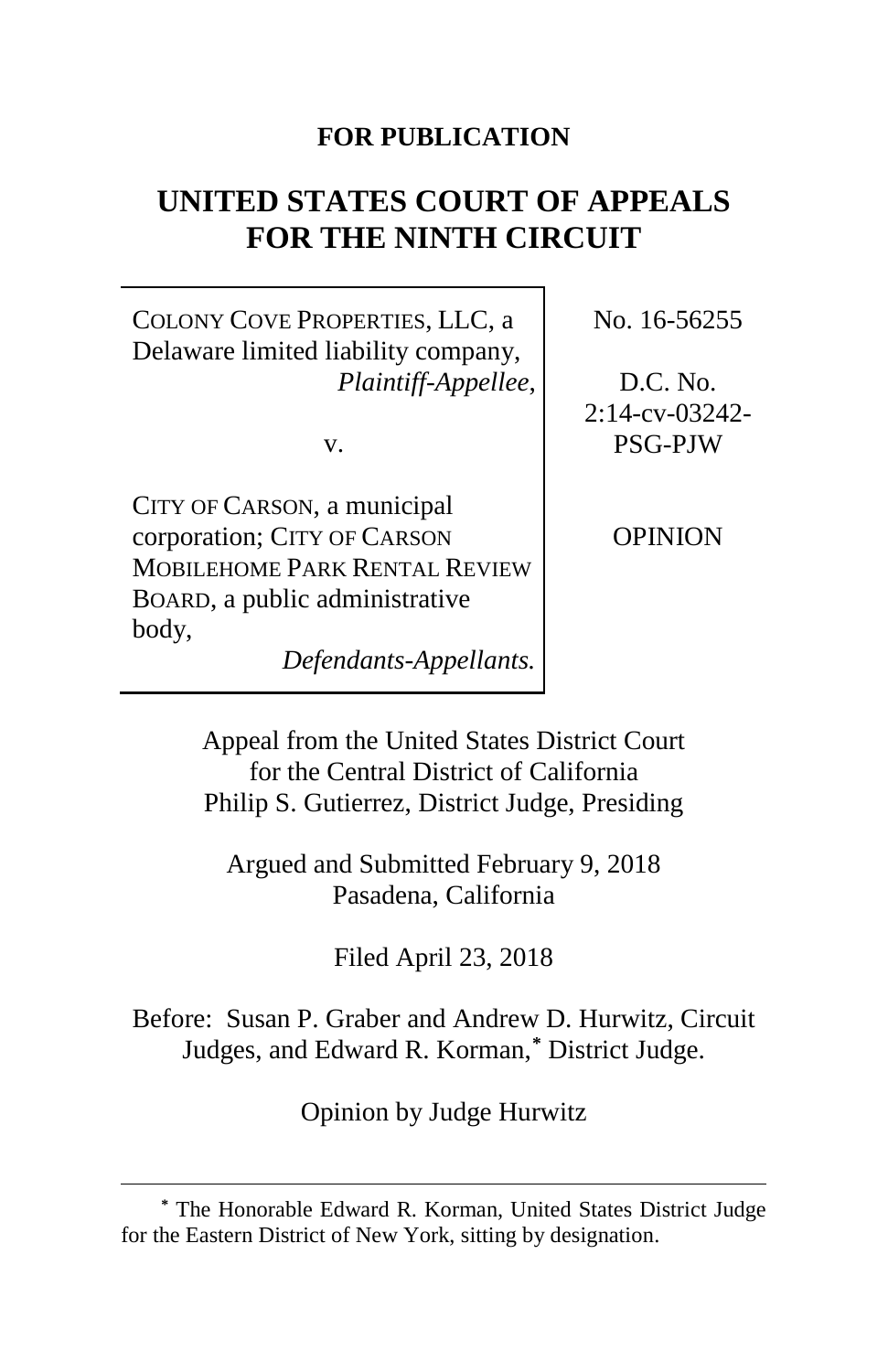# **SUMMARY[\\*\\*](#page-1-0)**

### **Civil Rights**

The panel reversed the district court's judgment and remanded with instructions to enter judgment in favor of defendant in an action brought by the owner of a mobile home park who alleged that defendant, the City of Carson, engaged in an unconstitutional taking in violation of the Fifth Amendment when it approved a lower rent increase than plaintiff had requested.

Applying the factors set forth in *Penn Central Transportation Co. v. City of New York*, 438 U.S. 104 (1978) the panel first held that plaintiff did not present sufficient evidence to create a triable question of fact as to the economic impact caused by the City's denial of larger rent increases. The panel then held that plaintiff failed to present sufficient evidence supporting its investment-backed expectations claim. Finally, the panel held that the character of the City's action could not be characterized as a physical invasion by the government. The panel concluded that based on the evidence, no reasonable finder of fact could conclude that the denials of plaintiff's requested rent increases were the functional equivalent of a direct appropriation of the property. Accordingly, the panel held that the district court should have granted the City's motion for judgment as a matter of law.

<span id="page-1-0"></span>**<sup>\*\*</sup>** This summary constitutes no part of the opinion of the court. It has been prepared by court staff for the convenience of the reader.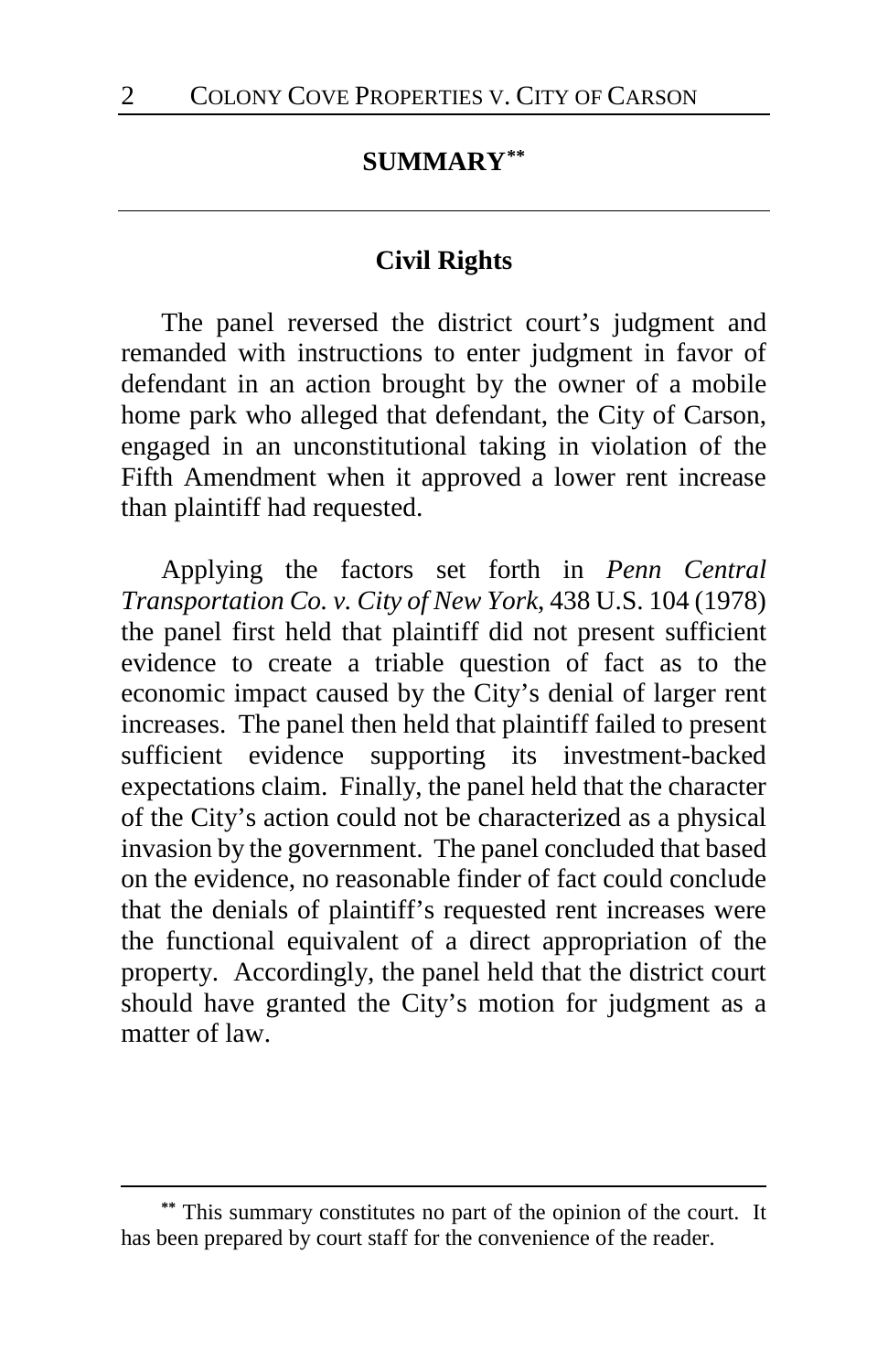# **COUNSEL**

Matthew Dwight Zinn (argued) and Andrew W. Schwartz, Shute Mihaly & Weinberger LLP, San Francisco, California; Jeff M. Malawy, Stephen R. Onstot, June S. Ailin, William W. Wynder, and Sunny K. Soltani, Aleshire & Synder LLP, Irvine, California; for Defendants-Appellants.

Anton Matlitsky (argued), O'Melveny & Myers LLP, New York, New York; Adam P. Wiley, Thomas W. Casparian, and Richard H. Close, Gilchrist & Ruiter PC, Santa Monica, California; Daniel J. Tully, Dimitri Portnoi, and Matthew W. Close, O'Melveny & Myers LLP, Los Angeles, California; for Plaintiff-Appellee.

Christine Van Aken, Chief of Appellate Litigation; Dennis J. Herrera, City Attorney; City Attorney's Office, San Francisco, California; for Amici Curiae League of California Cities and California Chapter of the American Planning Association.

Navneet Grewal and Sue Himmelrich, Western Center on Law and Poverty, Los Angeles, California; Shirley Gibson, Legal Aid Society of San Mateo County, Redwood City, California; for Amici Curiae California Rural Legal Assistance Inc., California Coalition for Rural Housing, Community Legal Services of East Palo Alto, The Golden State Manufactured-Home Owners League Inc., Housing California, Legal Aid Foundation of Los Angeles, Legal Aid Society of San Mateo County, National Housing Law Project, Public Advocates, Public Counsel Law Center, The Public Interest Law Project, Tenants Together, Western Center on Law and Poverty, and Theresa L. Forsythe.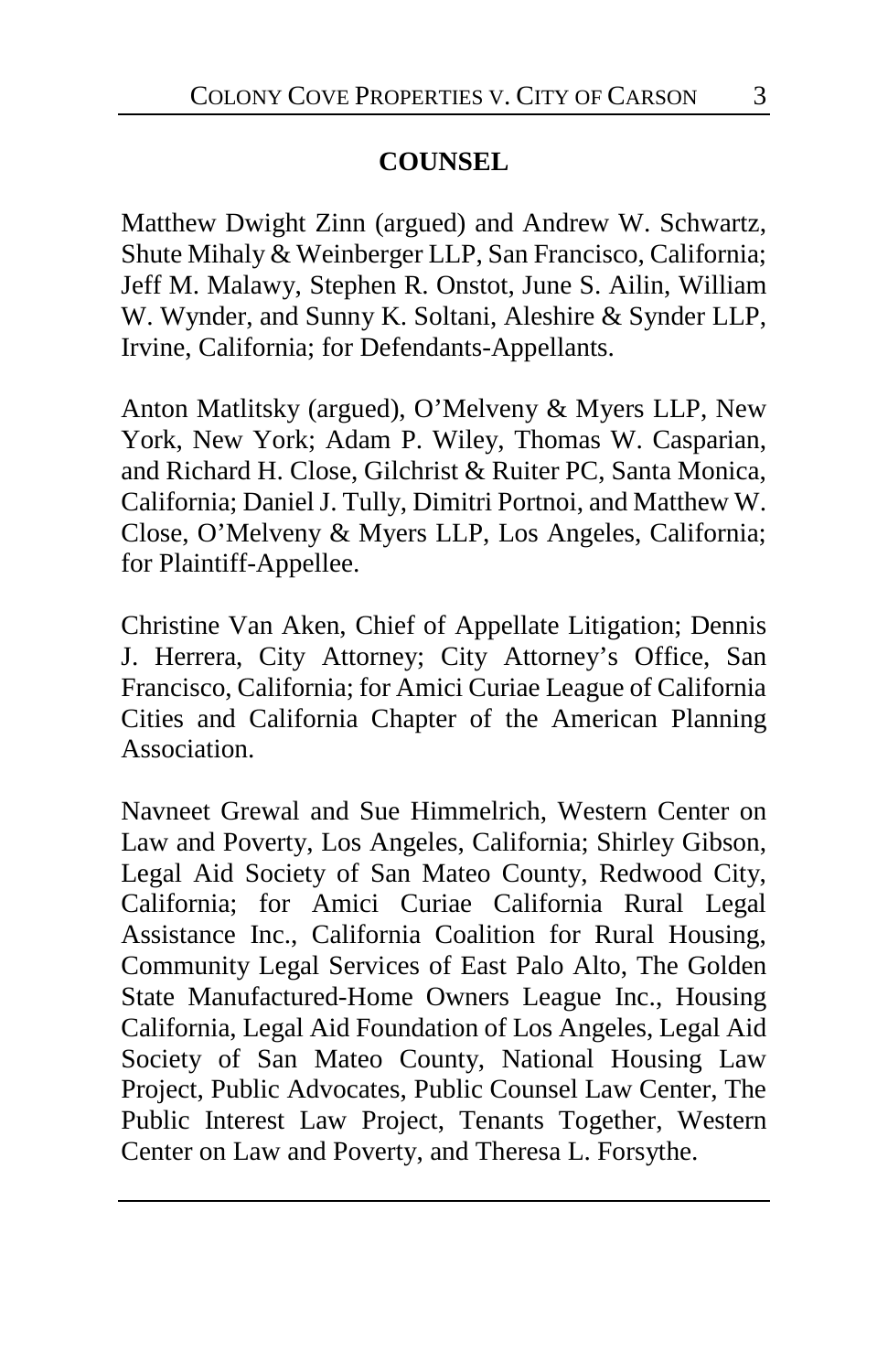#### **OPINION**

#### HURWITZ, Circuit Judge:

The Takings Clause of the Fifth Amendment, made applicable to the States by the Due Process Clause of the Fourteenth Amendment, provides that "private property" may not "be taken for public use, without just compensation." The issue in this case is whether a California city engaged in an unconstitutional taking when it approved a lower rent increase for a mobile home park than the park had requested.

After a jury trial, the district court entered a judgment finding an unconstitutional taking and awarding the park more than \$3 million in damages. We reverse and instruct that the district court enter judgment in favor of the City.

#### **I. Background**

## **A. The Rent Control Ordinance**

In 1979, the City of Carson adopted a "Mobile Home Space Rent Control Ordinance," establishing a sevenmember Rent Review Board to "hear and determine applications of property owners for rent adjustments." The ordinance directs the Board to grant property owners a "fair, just and reasonable" rent increase, one that both "protects Homeowners from excessive rent increases and allows a fair return on investment to the Park Owner"

To balance these competing concerns, the ordinance lists several factors to be considered when evaluating a proposed rent increase, including changes in the Consumer Price Index ("CPI"), rent at comparable parks, capital improvements conducted since the last increase, and changes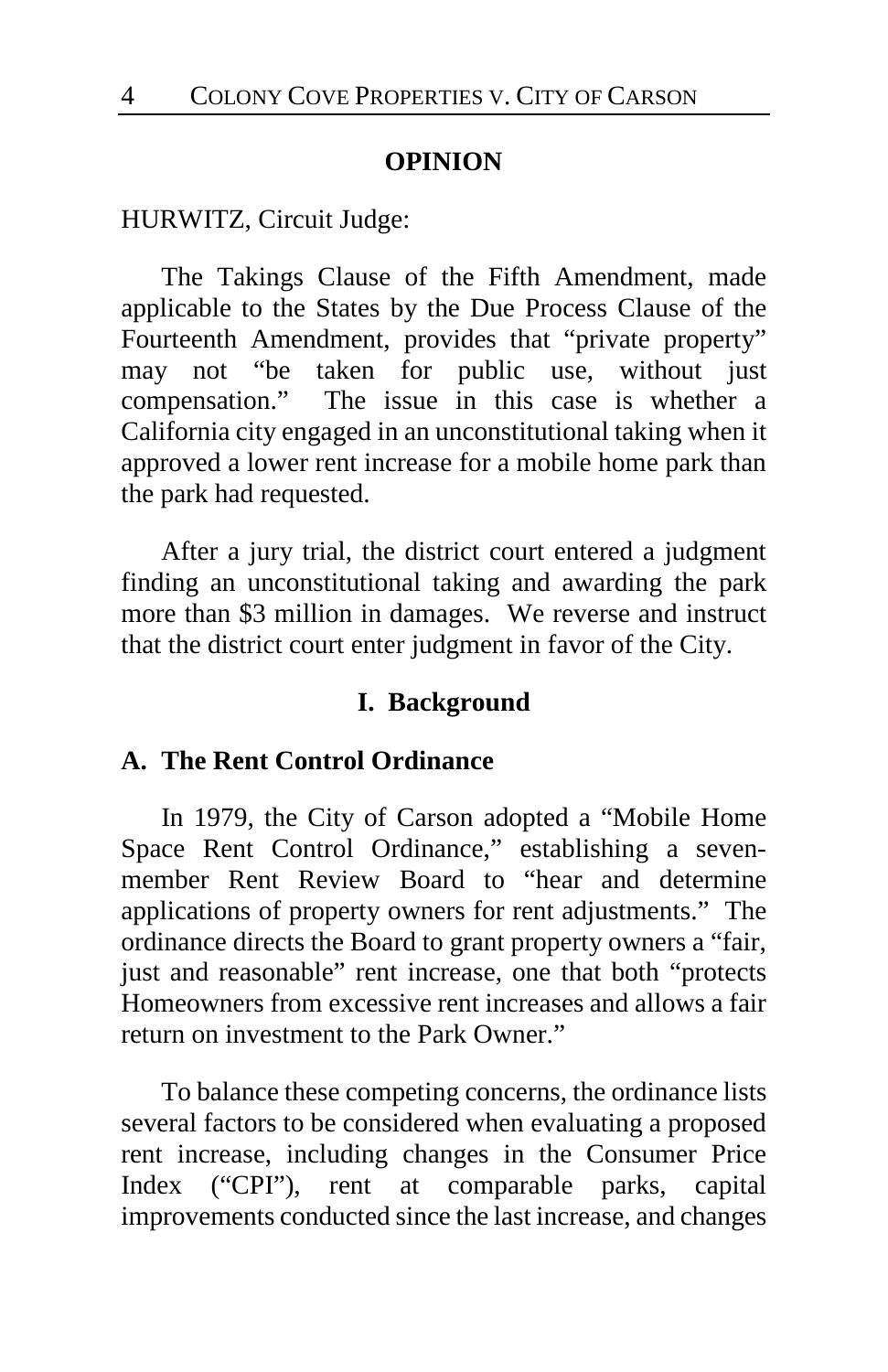in operating and maintenance expenses. The listed factors, however, are neither exclusive nor dispositive.

To assist the Board, the City Council adopted Implementation Guidelines in 1998. The original Guidelines permitted, but did not require, the Board to conduct a "Gross Profits Maintenance Analysis" ("GPM Analysis") in evaluating a rent increase application. A GPM Analysis "compares the gross profit level expected from the last rent increase granted to the park prior to the current application . . . to the gross profit shown by the current application." The Analysis "provide[s] an estimate of whether a park is earning the profit estimated to provide a fair return, as established by the immediately prior rent increase, with some adjustment to reflect any increase in the CPI." Acquisition debt service can be a relevant expense under the GPM Analysis "if the purchase price paid was reasonable in light of the rents allowed under the Ordinance and involved prudent and customary financing practices." But the Guidelines expressly state that a GPM Analysis "is not intended to create any entitlement to any particular rent increase."

In October 2006, the City amended the Implementation Guidelines to permit the Board also to conduct a "Maintenance of Net Operating Income Analysis" ("MNOI Analysis") when considering applications for rent increases. The MNOI Analysis "compares the net operating income (NOI) level expected from the last rent increase granted to a park owner and prior to any pending rent increase application . . . to the NOI demonstrated in any pending rent increase application." "[C]hanges in debt service expenses are not to be considered in the" MNOI Analysis.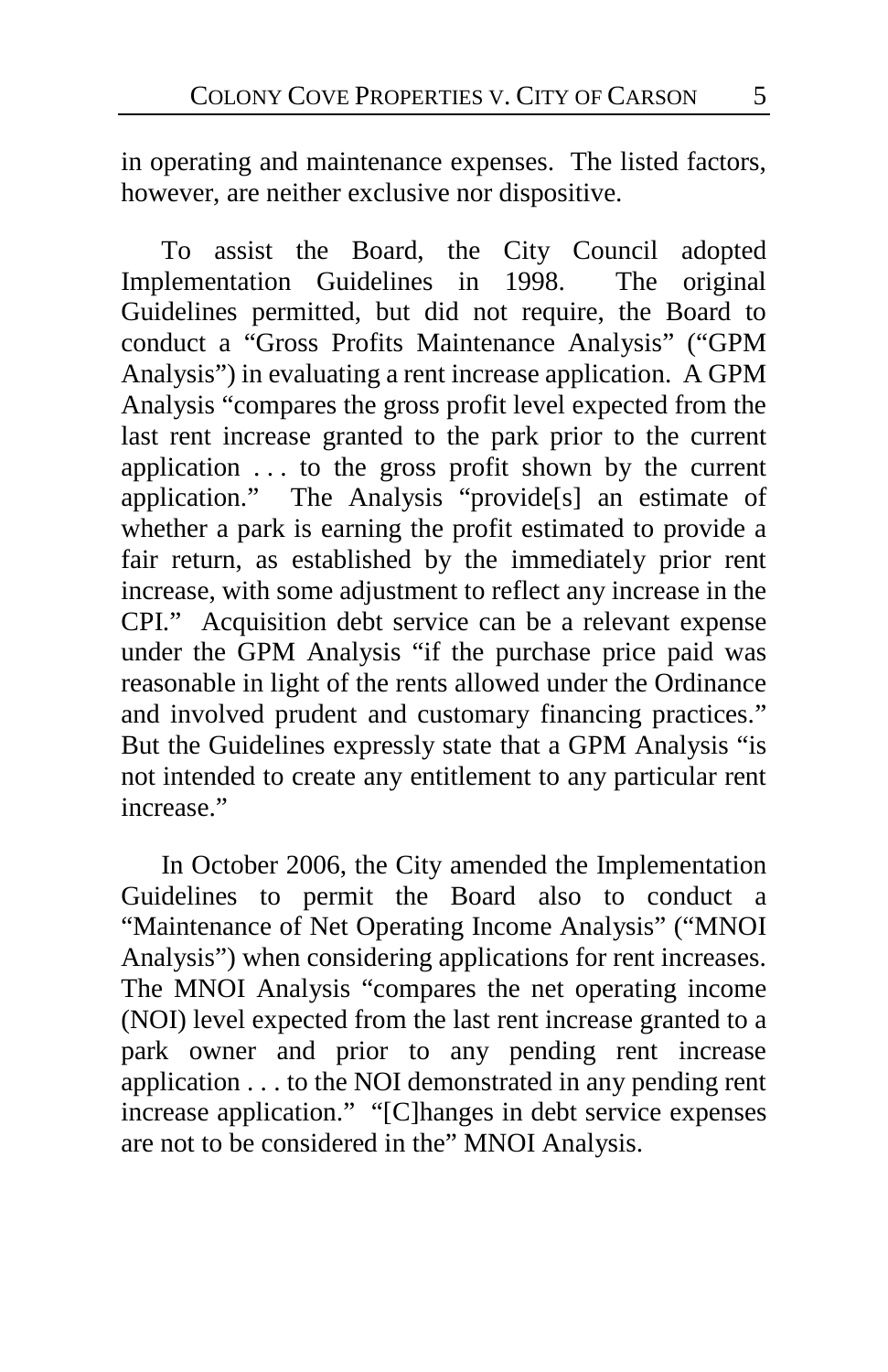# **B. Colony's Purchase of the Mobile Home Park and Requested Rent Increases**

On April 4, 2006, Colony Cove Properties, LLC ("Colony") purchased Colony Cove Mobile Estates ("the Property"), a mobile home park in Carson, for \$23,050,000; \$18,000,000 of the purchase price was obtained through a loan. The annual debt service on that loan—\$1,224,681 far exceeded the prior owner's annual profit of \$718,240.

At the time of purchase, the Implementation Guidelines provided only for the GPM Analysis. Colony first filed an application for a rent increase in 2007, after the Guidelines were revised to also allow an MNOI Analysis. That application sought a rent increase of \$618.05 per space; it was later amended to seek only \$200 per space. The Board's GPM Analysis suggested a rent increase of \$200.93 per space, driven largely by the post-acquisition debt service. The Board's MNOI Analysis, which did not account for the debt service, suggested a rent increase of only \$36.74. The Board adopted the MNOI Analysis and approved the \$36.74 increase. In 2008, Colony requested a \$342.46 rent increase. The Board again conducted both a GPM and an MNOI Analysis, adopted the latter, and granted an increase of \$25.02.

## **C. Colony's Previous Litigation**

In 2008, Colony sued the City, asserting facial and asapplied takings and due process claims with respect to the Board's 2007 decision. *See Colony Cove Props., LLC v. City of Carson*, 640 F.3d 948, 953–54 (9th Cir. 2011). The district court dismissed the facial attack as time-barred and the as-applied takings claim as unripe; we affirmed. *Id*. at 956–57, 959.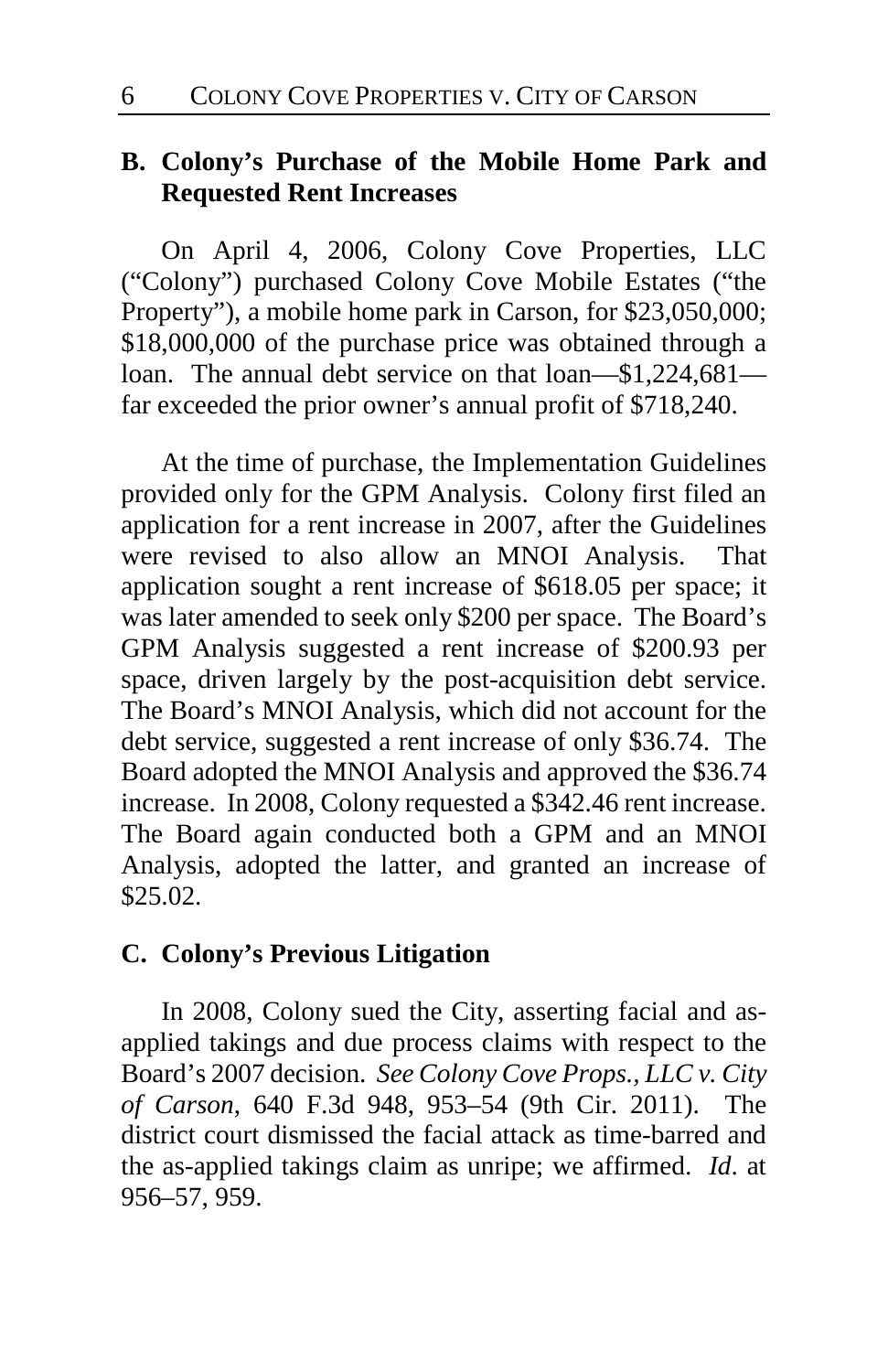The same day it appealed the first district court order, Colony also "filed a petition for writ of administrative mandate seeking review of the Board's 2008 determination of its September 2007 rent increase applications" in state court; Colony later filed a similar second petition concerning the 2008 application. *See Colony Cove Props., LLC v. City of Carson*, 163 Cal. Rptr. 3d 499, 515 (Ct. App. 2013). The state trial court denied Colony's petitions, and the California Court of Appeal affirmed, holding that state law allowed use of MNOI Analysis and that the Board's failure to take debt service into account did not deprive Colony of a fair rate of return. *Id.* at 521–24, 530. The California Supreme Court denied review.**[1](#page-6-0)**

# **D. The Current Litigation**

 $\overline{a}$ 

Having exhausted its state-law claims,**[2](#page-6-1)** Colony returned to federal court, alleging that the 2007 and 2008 Board decisions were an unconstitutional taking and violated Colony's substantive due process rights. The district court dismissed all of Colony's claims except for an as-applied

<span id="page-6-0"></span>**<sup>1</sup>** The state trial court struck Colony's *England* reservation of its federal takings claims, but the Court of Appeal reinstated the reservation. *Colony Cove Props.*, 163 Cal. Rptr. 3d at 529–30; *see England v. La. State Bd. Of Exam'rs*, 375 U.S. 411, 421 (1964).

<span id="page-6-1"></span><sup>&</sup>lt;sup>2</sup> A "writ of administrative mandate" is a judicial avenue for relief from rent control decisions created by the California Supreme Court. *See Kavanau v. Santa Monica Rent Control Bd.*, 941 P.2d 851 (Cal. 1997). If the writ is granted, the property owner may seek a future rent adjustment "that takes into consideration past confiscatory rents." *Id.* at 866. "[T]he *Kavanau* adjustment process" satisfies the exhaustion requirements of *Williamson County Regional Planning Commission v. Hamilton Bank of Johnson City*, 473 U.S. 172, 195 (1985). *See Equity Lifestyle Props., Inc. v. Cty. of San Luis Obispo*, 548 F.3d 1184, 1192 (9th Cir. 2008).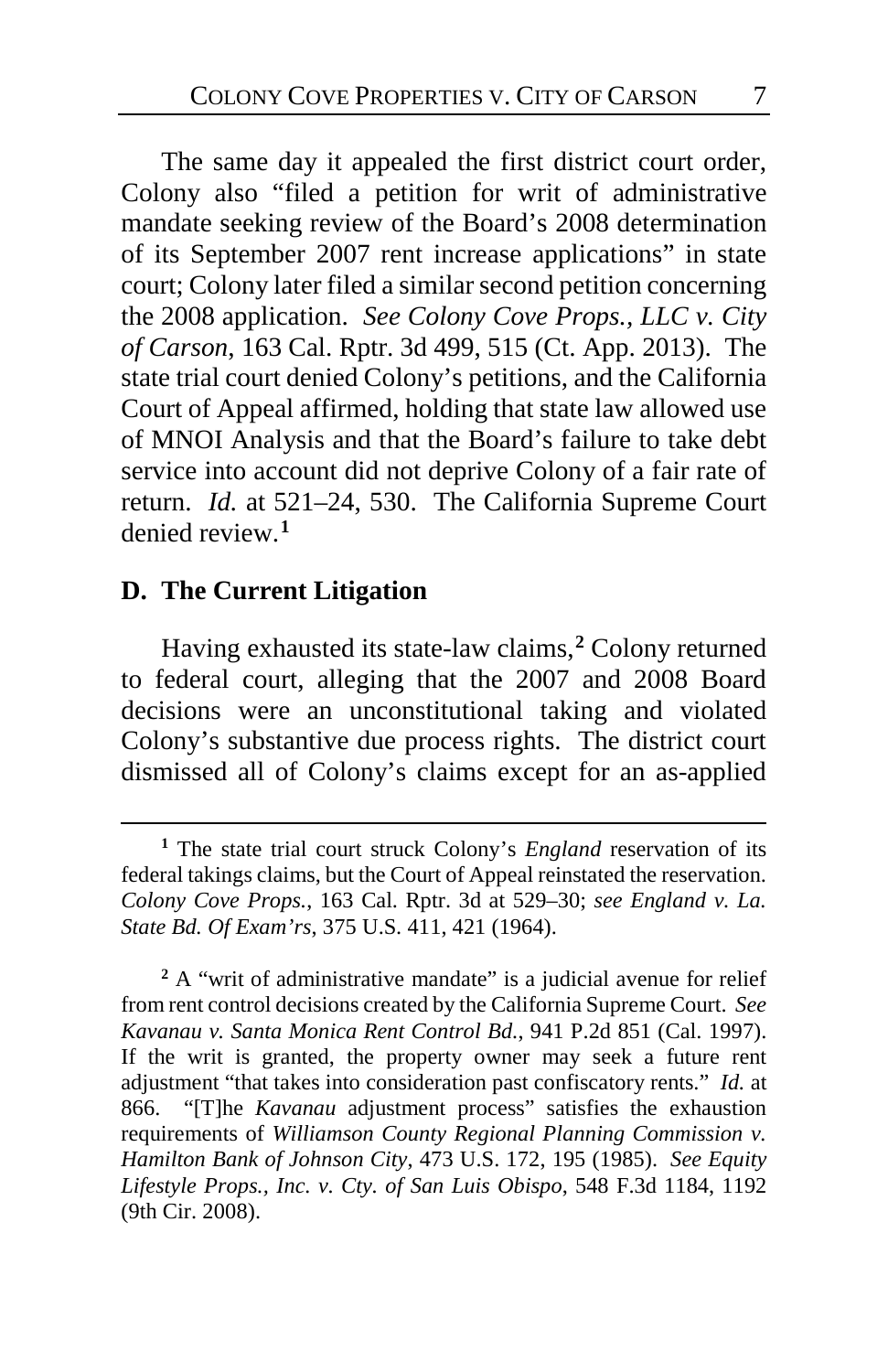regulatory takings claim premised on *Penn Central Transportation Co. v. City of New York*, 438 U.S. 104 (1978).

Over the City's objection, the district court allowed a jury trial. At trial, Colony presented expert testimony that the Board's use of the MNOI Analysis and the consequent failure to take debt service into account in setting the 2007 and 2008 rents would cause Colony to lose rental income of approximately \$5.7 million. Colony's owner, James Goldstein, also testified that, when he bought the Property, he expected the Board to consider debt service in future rent increase determinations, and he would not have paid \$23 million for the park absent that expectation.

The City moved for judgment as a matter of law after both the close of Colony's case and the close of evidence. After the district court denied the motions, the jury found that the Board's 2007 and 2008 decisions were regulatory takings and awarded Colony \$3,336,056 in damages. The City then filed a renewed Federal Rule of Civil Procedure 50(b) motion for judgment. The court denied the motion and awarded Colony prejudgment interest, attorneys' fees, and costs, entering a final judgment of \$7,464,718.41.**[3](#page-7-0)**

The City timely appealed. We have jurisdiction under 28 U.S.C. § 1291, and we review de novo the district court's denial of a motion for judgment as a matter of law. *United States ex rel. Hopper v. Anton*, 91 F.3d 1261, 1268 (9th Cir. 1996). In doing so, "[w]e must view the evidence in the light

<span id="page-7-0"></span>**<sup>3</sup>** In the final judgment, the district court noted its agreement with the jury's verdict: "Having independently weighed and considered the evidence, the Court agrees with the jury's finding that a taking occurred, as well as the amount of damages that the jury awarded . . . ."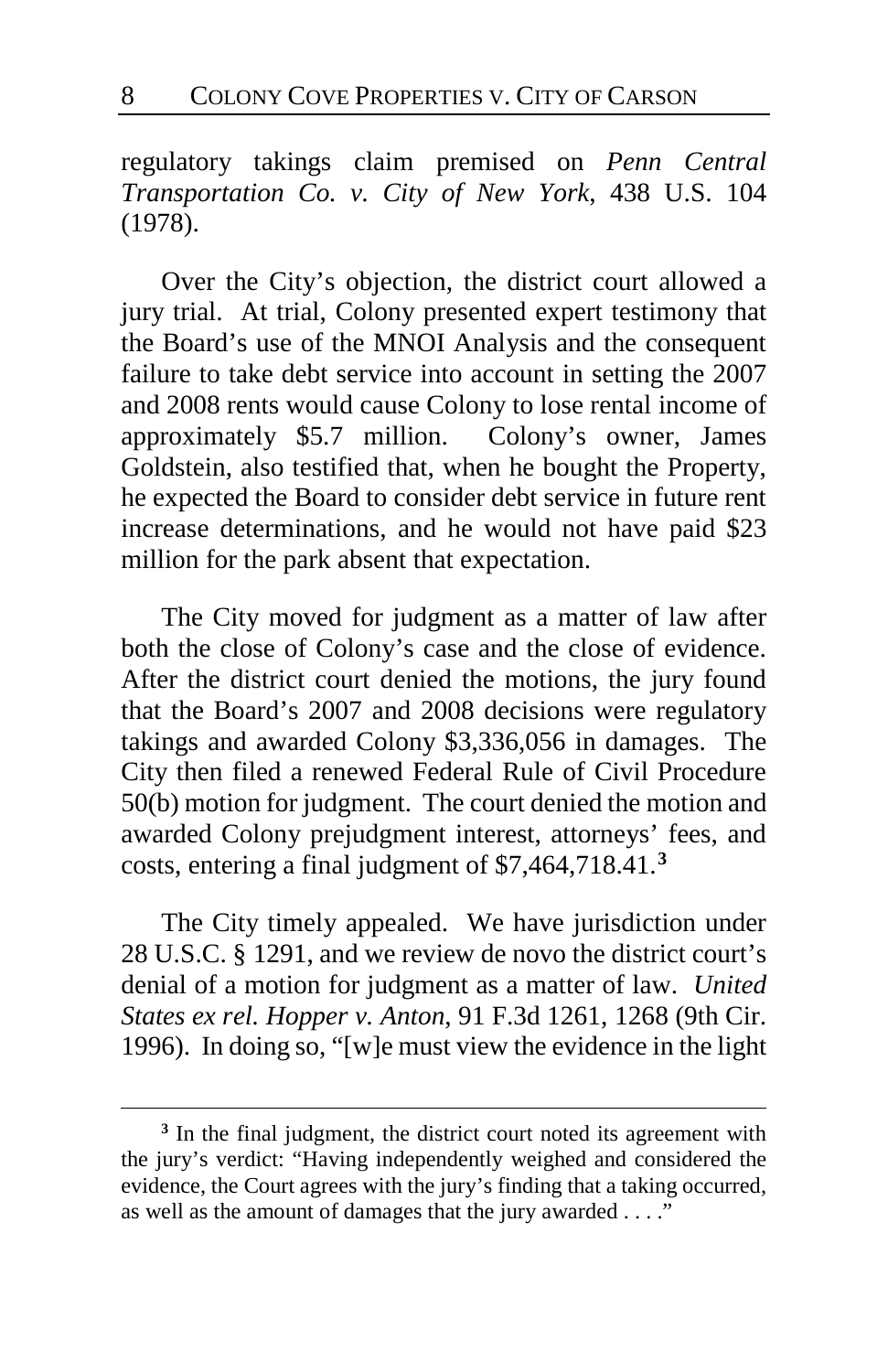most favorable to the nonmoving party . . . and draw all reasonable inferences in that party's favor." *Ostad v. Or. Health Scis. Univ.*, 327 F.3d 876, 881 (9th Cir. 2003). "Judgment as a matter of law is proper when the evidence permits only one reasonable conclusion and the conclusion is contrary to that reached by the jury." *Id*.

# **II. Discussion**

"The Takings Clause of the Fifth Amendment provides that private property shall not 'be taken for public use, without just compensation.'" *Murr v. Wisconsin*, 137 S. Ct. 1933, 1942 (2017). Although the paradigm of an unconstitutional taking is the direct appropriation of property, the Supreme Court has long acknowledged that "if regulation goes too far it will be recognized as a taking." *Penn. Coal Co. v. Mahon*, 260 U.S. 393, 415 (1922).

"[T]he Court for the most part has refrained from elaborating . . . definitive rules" about when regulation goes so far as to become a taking. *Murr*, 137 S. Ct. at 1942. Judicial decisions considering regulatory takings claims are typically "characterized by essentially ad hoc, factual inquiries, designed to allow careful examination and weighing of all the relevant circumstances." *Tahoe-Sierra Pres. Council, Inc. v. Tahoe Reg'l Planning Agency*, 535 U.S. 302, 322 (2002) (internal quotation marks and citations omitted). The goal is to determine whether regulatory actions "are functionally equivalent to the classic taking in which government directly appropriates private property." *MHC Fin. Ltd. P'ship v. City of San Rafael*, 714 sF.3d 1118, 1127 (9th Cir. 2013) (quoting *Lingle v. Chevron U.S.A. Inc.*, 544 U.S. 528, 539 (2005)).

The *Penn Central* factors ground our regulatory takings analysis. *Penn Central* instructs us to consider "[1] the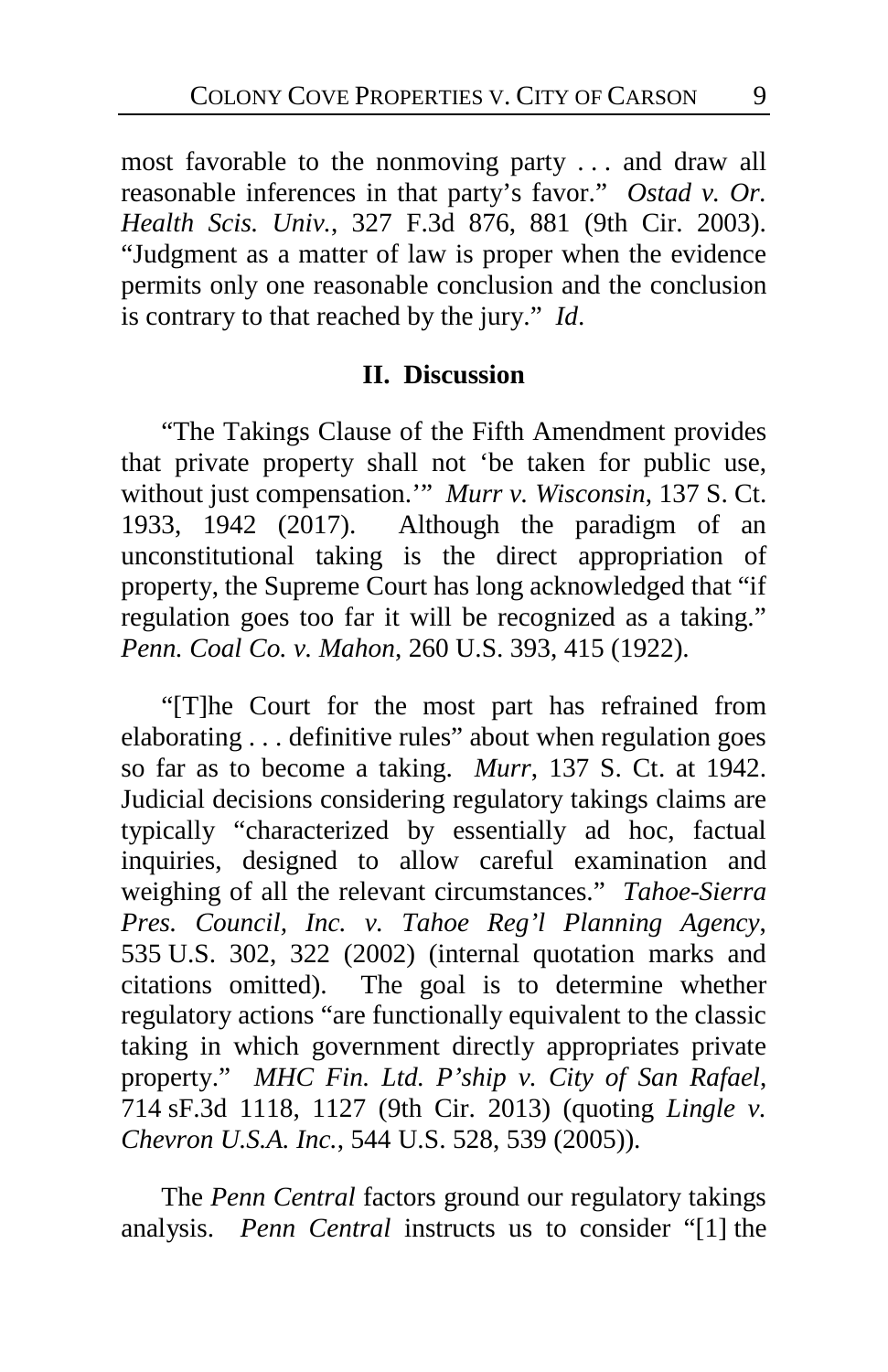regulation's economic impact on the claimant, [2] the extent to which the regulation interferes with distinct investmentbacked expectations, and [3] the character of the government action." *MHC Fin.*, 714 F.3d at 1127. The question is whether Colony presented sufficient evidence on these factors to allow a reasonable finder of fact to conclude that the Board's denials of Colony's requested rate increases were the functional equivalent of the direct appropriation of the Property. We address each factor in turn.

# **A. Economic Impact**

In considering the economic impact of an alleged taking, we "compare the value that has been taken from the property with the value that remains in the property." *Keystone Bituminous Coal Ass'n v. DeBenedictis*, 480 U.S. 470, 497 (1987). *Penn Central* stresses that, "[i]n deciding whether a particular governmental action has effected a taking, this Court focuses rather both on the character of the action and on the nature and extent of the interference with rights in the parcel as a whole." 438 U.S. at 130–31. If "an owner possesses a full 'bundle' of property rights, the destruction of one 'strand' of the bundle is not a taking, because the aggregate must be viewed in its entirety." *Andrus v. Allard*, 444 U.S. 51, 65–66 (1979).

The jury concluded that Colony would have received approximately \$3.3 million in additional income over an 8 year period if the Board had adopted the alternative GPM Analysis and factored debt service into the 2007 and 2008 rent increases. But the mere loss of some income because of regulation does not itself establish a taking. Rather, economic impact is determined by comparing the total value of the affected property before and after the government action. *See MHC Fin.*, 714 F.3d at 1127. Projected income streams can contribute to a method for determining the post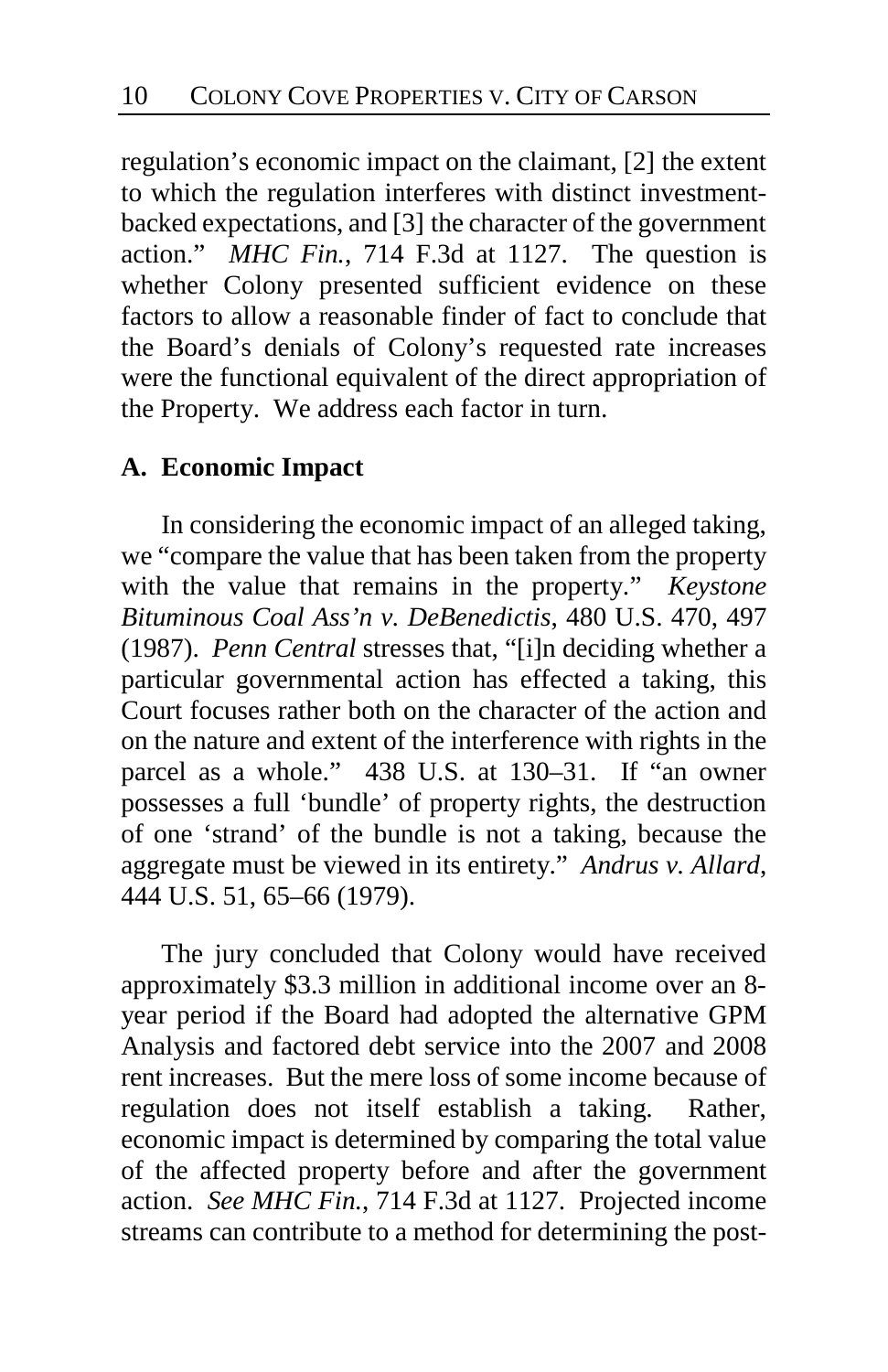deprivation value of property, but the severity of the loss can be determined only by comparing the post-deprivation value to pre-deprivation value. *Id*.

Not every diminution in property value caused by a government regulation rises to the level of an unconstitutional taking. "Government hardly could go on if to some extent values incident to property could not be diminished without paying for every such change in the general law." *Penn. Coal Co.*, 260 U.S. at 413. Although no litmus test determines whether a taking occurred, we start from the premise that the *Penn Central* factors seek "to identify regulatory actions that are functionally equivalent to the classic taking in which government directly appropriates private property or ousts the owner from his domain." *See Lingle*, 544 U.S. at 539. Thus, we have observed that diminution in property value because of governmental regulation ranging from 75% to 92.5% does not constitute a taking. *MHC Fin.*, 714 F.3d at 1127–28. The Federal Circuit has noted that it is "aware of no case in which a court has found a taking where diminution in value was less than 50 percent." *CCA Assocs. v. United States*, 667 F.3d 1239, 1246 (Fed. Cir. 2011). Nor are we.

There was no evidence before the district court allowing a comparison of the pre-deprivation and post-deprivation values of the Property. Colony purchased the Property for approximately \$23 million, and we assume that this number establishes the pre-deprivation value. But Colony presented no evidence, expert or otherwise, about the Property's postdeprivation value. Rather, the only evidence concerned the amount of rent claimed to be lost over an 8-year period because of the Board's refusals to approve higher increases. Even assuming that the lost rental income asserted by Colony—\$5.7 million—equates to diminution in property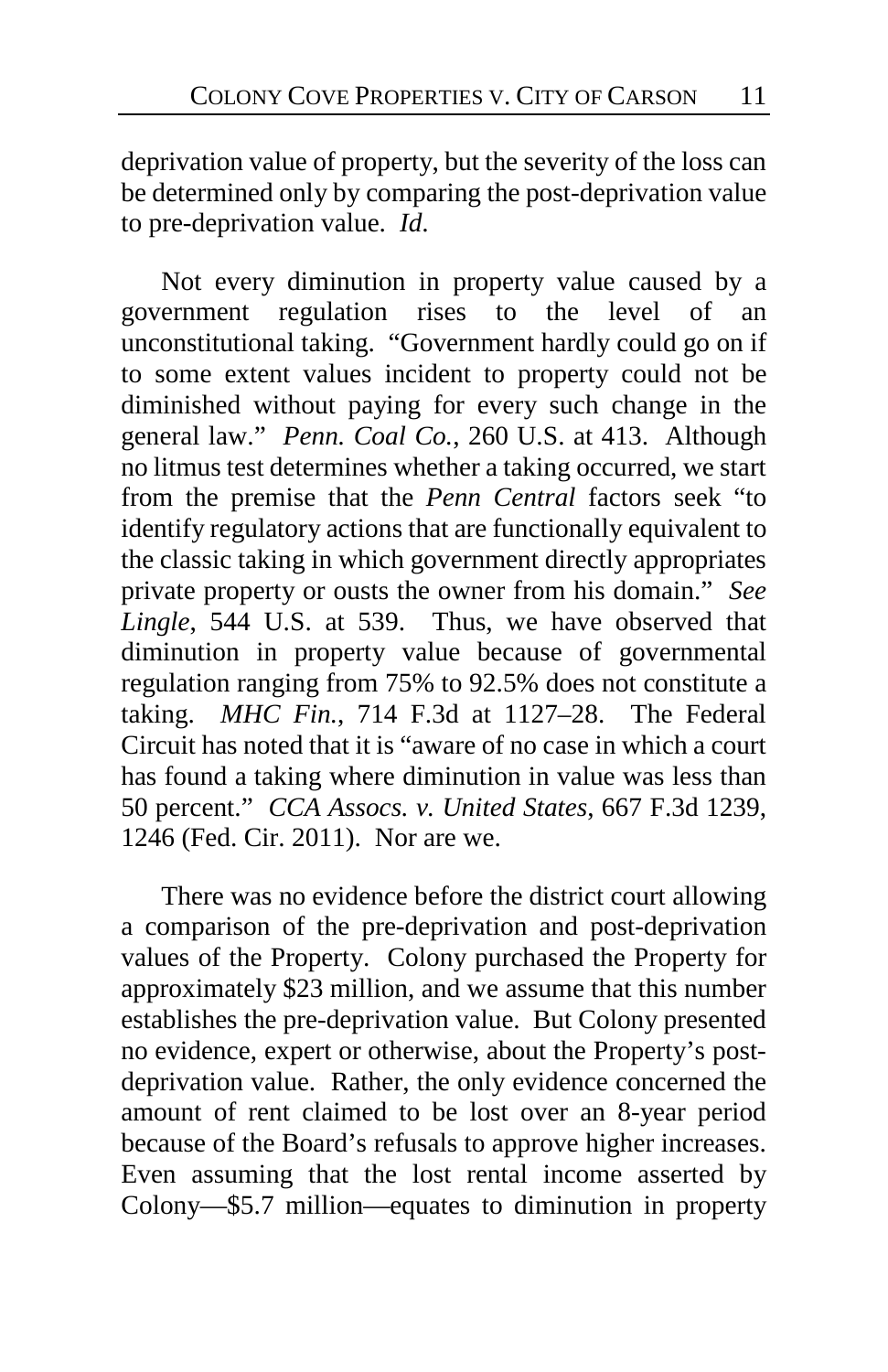value, that reduction would only be 24.8% of the assumed \$23 million pre-deprivation value of the Property, far too small to establish a regulatory taking.**[4](#page-11-0)**

Colony argues that post-deprivation "sale value is *not* the only permissible basis to consider economic loss." We agree—for example, the discounted future cash flows produced by an income-producing property can provide an appropriate valuation methodology. *See, e.g*., *Cienega Gardens v. United States*, 503 F.3d 1266, 1282 (Fed. Cir. 2007) (determining economic impact by "compar[ing] the lost net income due to the restriction (discounted to present value at the date the restriction was imposed) with the total net income without the restriction over the entire useful life of the property (again discounted to present value)"). But Colony presented no evidence, by virtue of analyzing diminished income streams or otherwise, of the postdeprivation value of the Property.

Colony also asserts that the Board took its property because it suffered annual operating losses in 2007 and 2008. But those losses resulted directly from Colony's decision to incur a large debt when purchasing the property and cannot alone establish a taking. Even if Colony's decision to borrow was commercially reasonable, it serves only to establish that the purchase price of \$23 million is the predeprivation value. The post-deprivation value of the Property cannot be dictated by debt service; otherwise, two identical mobile home properties would have different values, depending on how their owners chose to finance the acquisitions. *See Colony Cove Props.*, 163 Cal. Rptr. 3d at

<span id="page-11-0"></span>**<sup>4</sup>** The jury, whose award Colony does not challenge on appeal, found that the lost rental income was only \$3.3 million, which would equate to a 14.3% reduction in the Property's value.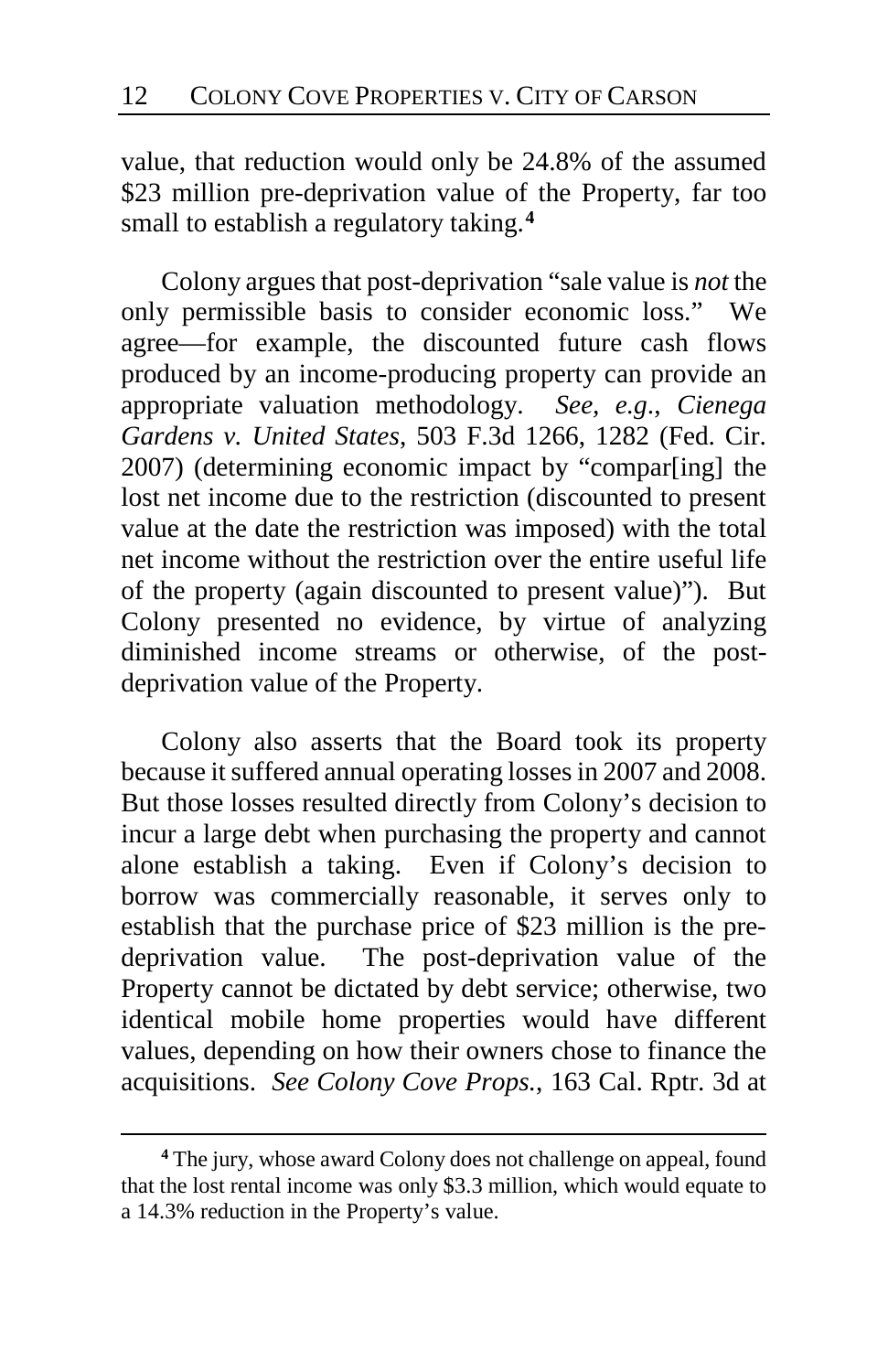521 (praising the MNOI Analysis "for its fairness and ease of administration" in contrast to the GPM Analysis, which can be "problematic to administer, because an owner's equity can be greatly affected by individual differences in methods and costs of financing" (internal quotation marks omitted)).

Thus, on the first *Penn Central* prong, Colony did not present sufficient evidence to create a triable question of fact as to the economic impact caused by the City's denial of larger rent increases. We therefore turn to the second prong.

# **B. Distinct Investment-Backed Expectations**

Colony argues that, when it acquired the Property, it had a distinct investment-backed expectation that the Board would use the GPM Analysis and account for debt service in determining future rent increases. It is this expectation, Colony argues, with which the City interfered, and the jury therefore properly awarded Colony the rent increases it expected. Even accepting Colony's argument that we should focus only on the lost rental income, rather than the postdeprivation value of the Property as a whole,**[5](#page-12-0)** the argument fails.

To form the basis for a taking claim, a purported distinct investment-backed expectation must be objectively reasonable. *See CCA Assocs.*, 667 F.3d at 1247; *see also Lucas v. S.C. Coastal Council*, 505 U.S. 1003, 1035 (1992) (Kennedy, J., concurring in the judgment) (noting that investment-backed "expectations protected by the

<span id="page-12-0"></span>**<sup>5</sup>** *Cf. Penn Cent.*, 438 U.S. at 130 n.27 (stating that in determining whether a regulatory taking occurred, the government's action is measured against "the parcel as a whole").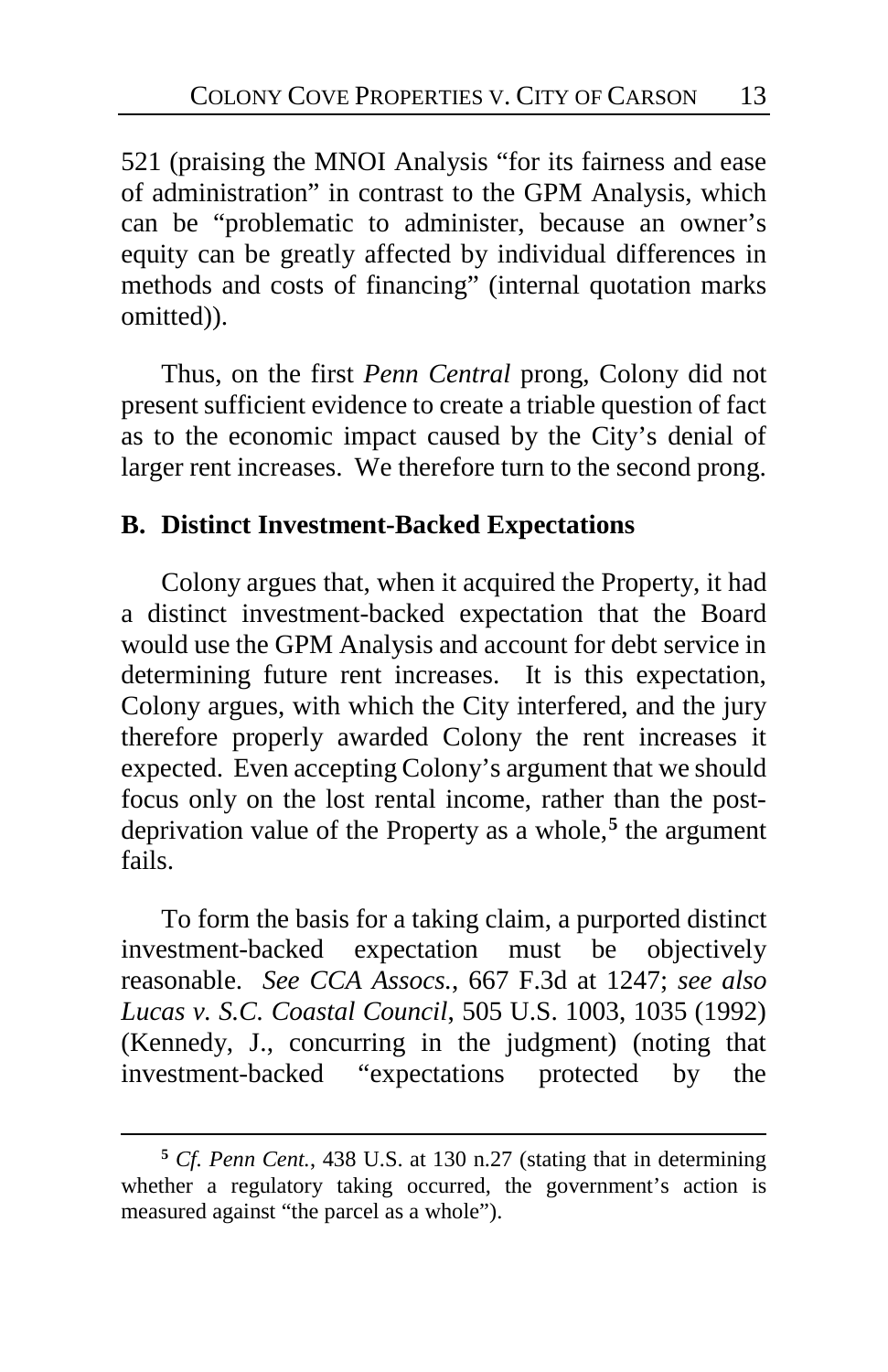Constitution are based on objective rules and customs that can be understood as reasonable by all parties involved"); *Chancellor Manor v. United States*, 331 F.3d 891, 907 (Fed. Cir. 2003) (holding that courts must use "an objective analysis to determine the reasonable investment-backed expectations of the Owners"). Colony claims that, when it purchased the Property, it reasonably expected that debt service would be recognized in future rent increases because (1) the existing Implementation Guidelines then provided only for a GPM Analysis; (2) the Board had always recognized debt service as a factor when granting rent increases on another mobile home park owned by Goldstein; and (3) two California Court of Appeal opinions—*Palacio de Anza v. Palm Springs Rent Review Commission*, 257 Cal. Rptr. 121 (Ct. App. 1989), and *Carson Gardens, L.L.C. v. City of Carson Mobilehome Park Rental Review Board*, 37 Cal. Rptr. 3d 768 (Ct. App. 2006)—required consideration of debt service. We address each argument in turn.

1. The Implementation Guidelines—even before the 2006 Amendment allowing MNOI Analysis—clearly could not have formed the basis for an objectively reasonable expectation that the Board would always account for debt service in considering future rent increases. The Guidelines plainly stated that "[n]o one factor in the Ordinance is determinative and the facts must be considered together and balanced in light of the purposes of the Ordinance and all the relevant evidence." More importantly, the Guidelines stressed that the GPM Analysis "is not intended to create any entitlement to any particular rent increase." Indeed, Colony concedes that "Carson does not permit an automatic rent increase based on a set formula."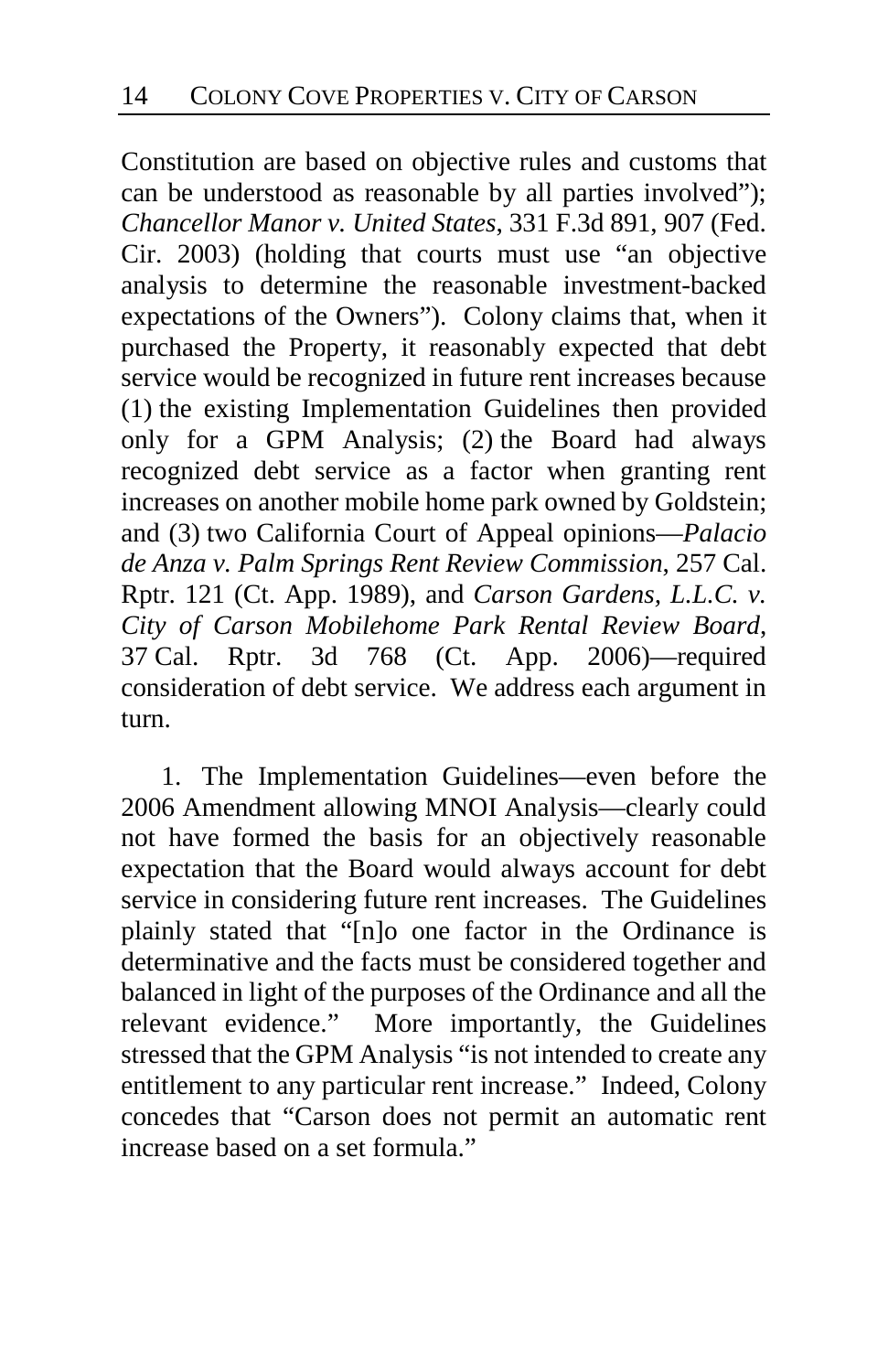2. Goldstein's experience as an owner of another mobile home park in Carson in the two decades before his purchase of the Property did not establish a reasonable expectation that the Board would consider debt service in all rent increase applications. As a general matter, an investor must account for "the burden of rent control" in its expectations about future increased rental income. *Guggenheim v. City of Goleta*, 638 F.3d 1111, 1120–21 (9th Cir. 2010) (en banc). And, the Implementation Guidelines, adopted in 1998—long before the purchase of the Property—made plain that use of a GPM Analysis created no expectation to a particular rent increase. Moreover, the Board did *not* consider acquisition interest expenses in Goldstein's first application for a rent increase at his other park. Goldstein initially applied for a \$57.85 rent increase for that park, \$41.38 of which related to increased debt service. The Board, however, granted only a \$12 rent increase, which did not account for the debt service. Thus, an objectively reasonable person could not have expected that all future rent increase applications seeking increases because of debt service would be granted. **[6](#page-14-0)**

3. Colony's contention that the two California Court of Appeal decisions require "the City to take debt service into account in considering rent-increase applications, and . . . preclude[d] the City from . . . using MNOI," misreads both opinions. Neither mandates that a rent control board account for debt service in determining rent increases. Rather, both merely hold that a Board must conduct the analyses it

<span id="page-14-0"></span>**<sup>6</sup>** Colony's purported expectation of a \$200 increase in 2007 would have resulted in a 49.5% per-space rent increase for Colony Gardens. Such an increase would have been twice as large as the largest increase ever previously granted by the Board and significantly larger than the largest increase Goldstein's other properties ever received—\$58.70.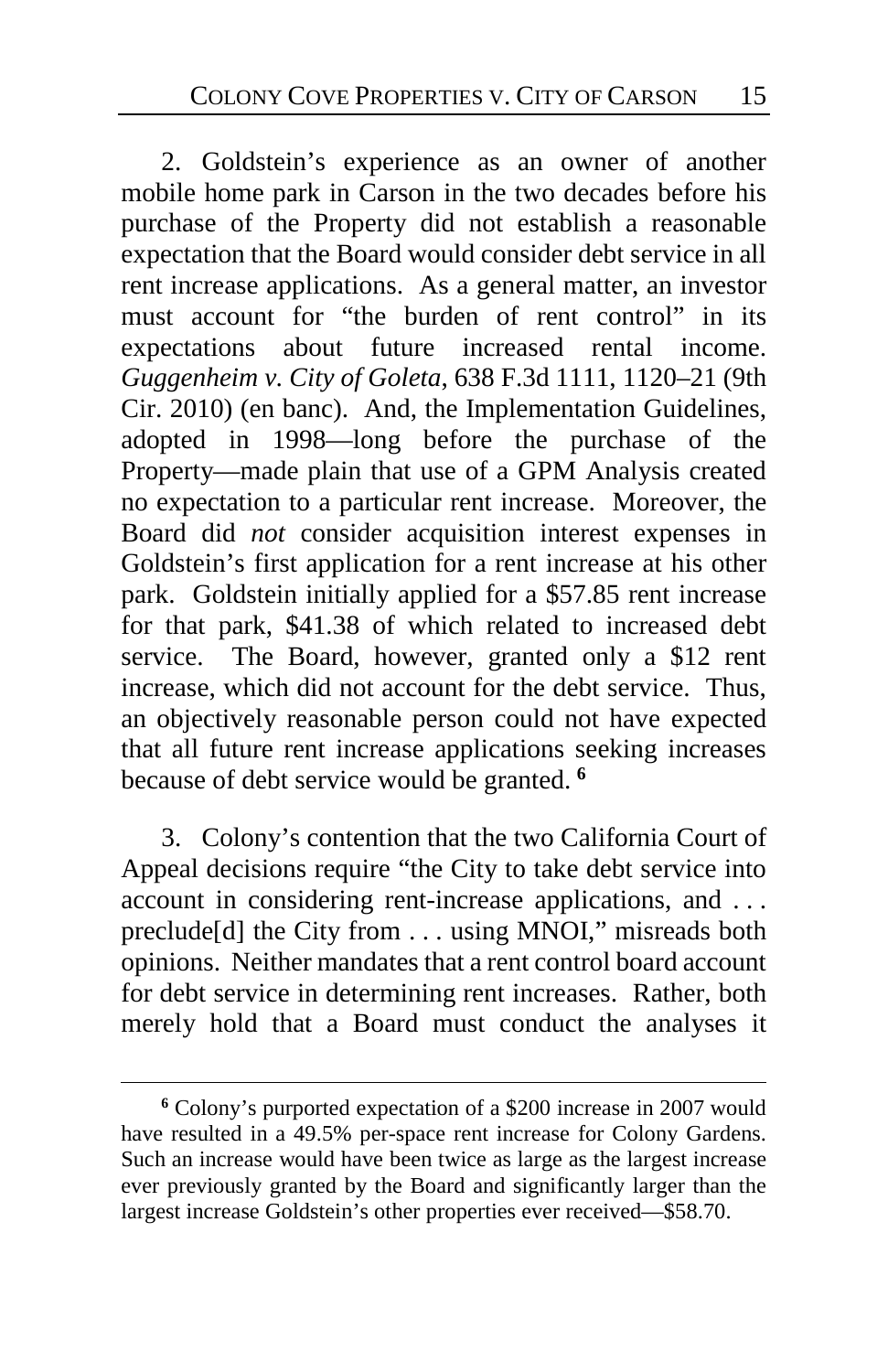represented it would conduct, without requiring the adoption of a particular method of analysis.

*Palacio de Anza* simply required a rent control board to apply its guidelines when considering a rent increase application. 257 Cal. Rptr. at 124. There is no contest that the Board did so here. And, in *Carson Gardens*, the Court of Appeal expressly held:

> [N]othing in the [City of Carson's] ordinance requires the Board to apply any particular formula or methodology without deviation. Indeed, the city's Guidelines specifically state that the [GPM] analysis 'is an aid to assist the Board in applying the factors in the Ordinance and is to be considered together with the factors in [the ordinance], other relevant evidence presented and the purposes of the Ordinance,' and is not intended to create any entitlement to any particular rent increase.

37 Cal. Rptr. 3d at 777 (fourth alteration in original). At most, *Carson Gardens* compels the Board only to *consider* a GPM Analysis, *see id.* at 776–77, and in affirming the trial court's dismissal of Colony's petition, the Court of Appeal here expressly acknowledged that the Board did precisely that in evaluating both the 2007 and 2008 Colony applications, *see Colony Cove Props.*, 163 Cal. Rptr. 3d at 504–11.**[7](#page-15-0)**

<span id="page-15-0"></span>**<sup>7</sup>** The Court of Appeal also noted that "the MNOI approach has been upheld by every court to have considered it." *Colony Cove Props.*, 163 Cal. Rptr. 3d at 522.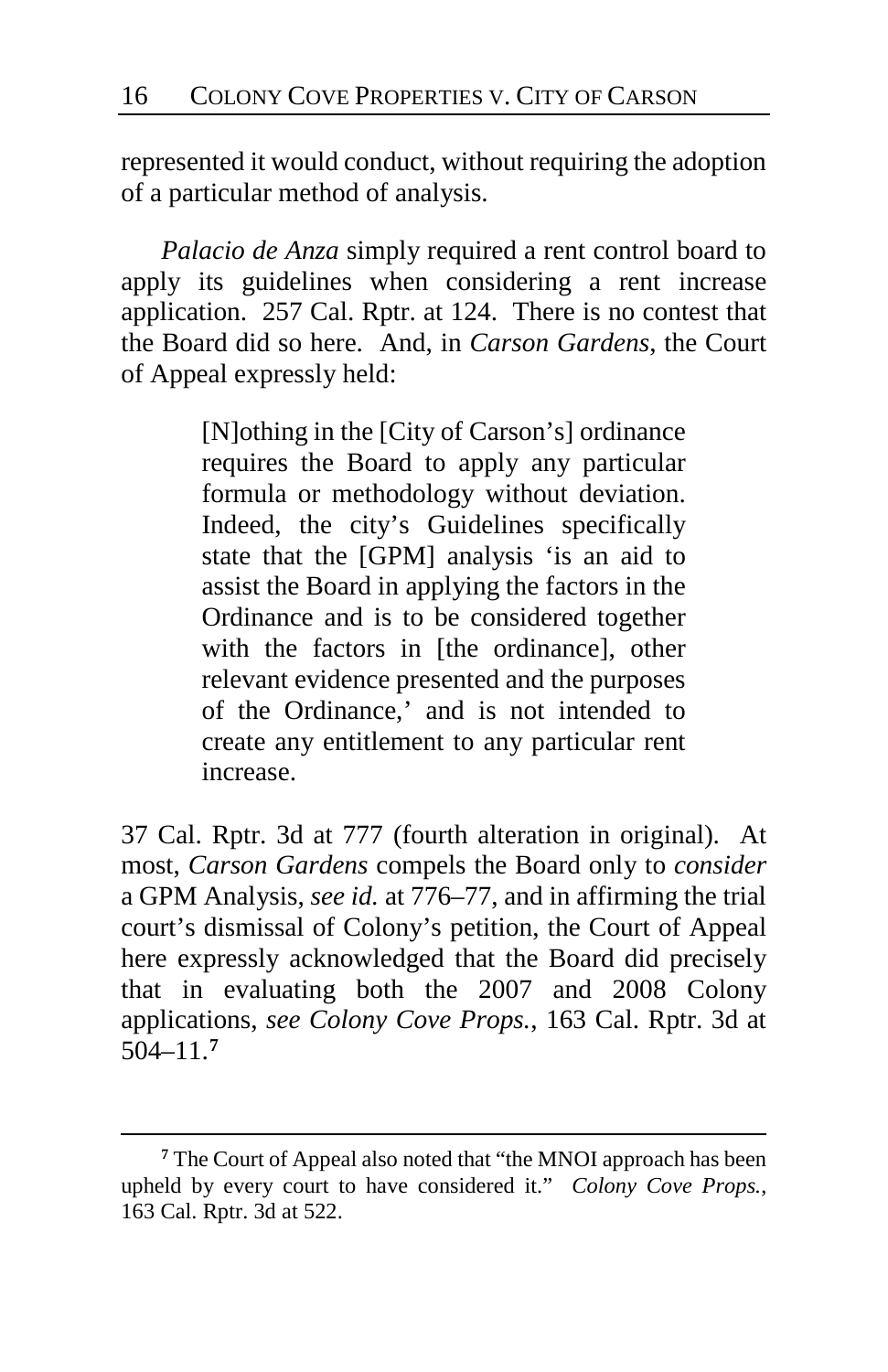In *Carson Gardens* the plaintiff sued the Board, claiming in part that the Board did not conduct a GPM Analysis. 37 Cal. Rptr. 3d at 770–76. A trial court ordered the Board to conduct the analysis and remanded the case, but the Board failed to conduct the GPM Analysis on remand. *Id.* at 772– 73. On the second challenge, the trial court granted the plaintiff's proposed rent increase based on its GPM Analysis, but the Court of Appeal reversed. *Id.* at 774–75, 777. Although the initial trial court's order required consideration of debt service costs, the Court of Appeal remanded the case "so that the Board c[ould] exercise its discretion on the question of whether passing through the entire amount of debt service costs was necessary to provide a fair return." *Id.* at 776.

No objectively reasonable person confronted with this evidence in 2006 could have expected that the Board would always account for debt service when determining rent increases.**[8](#page-16-0)** Colony failed to present sufficient evidence supporting its investment-backed expectations claim under *Penn Central*'s second prong.

# **C. Character of the Government Action**

 $\overline{a}$ 

*Penn Central* instructs that "[a] 'taking' may more readily be found when the interference with property can be

<span id="page-16-0"></span>**<sup>8</sup>** Colony also claims that its expectations were reasonable because a former City employee testified that the Implementation Guidelines were "more important, at least for day-to-day operation[s]" than the ordinance. But the Guidelines, even before their amendment, made clear that a property owner had no right to a rent increase based on the GPM Analysis. And Colony does not contend that it relied on this statement, which was made in a deposition in this litigation, in determining whether to purchase the Property.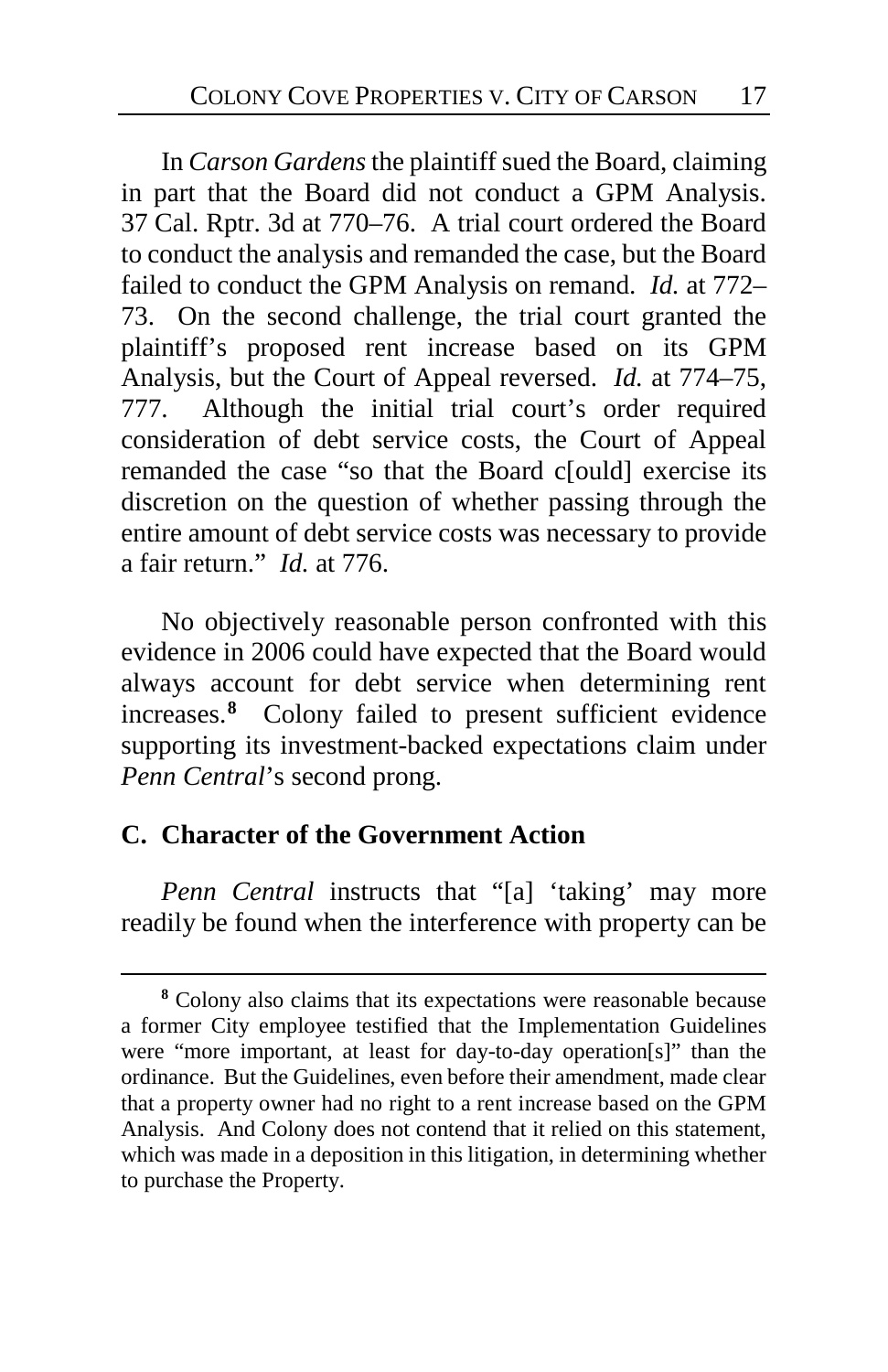characterized as a physical invasion by government than when interference arises from some public program adjusting the benefits and burdens of economic life to promote the common good." 438 U.S. at 124 (citation omitted).**[9](#page-17-0)** The City's rent control ordinance is precisely such a program, striving to "protect[] Homeowners from excessive rent increases and allow[ ] a fair return on investment to the Park Owner." This central purpose of rent control programs "counsels against finding a *Penn Central* taking." *MHC Fin.*, 714 F.3d at 1128.

Citing *Lingle*, 544 U.S. at 539, and *David Hill Development, LLC v. City of Forest Grove*, No. 3:08-CV-266-AC, 2012 WL 5381555 (D. Or. Oct. 30, 2012), Colony argues that the 2006 amendment to the Guidelines should be characterized as a taking because it targeted Colony's acquisition of the Property and the consequent large debt service. But these cases are inapposite. *Lingle* simply held that a plaintiff could not claim that a regulation constituted a taking merely because it did not substantially advance a legitimate state interest. 544 U.S. at 547–48. And *David Hill* dealt with an express exaction. 2012 WL 5381555, at \*9–12. More importantly, government action is legitimately prompted by changes in regulated areas. Even assuming that the 2006 Amendment to the Guidelines was prompted by the large amount of debt service involved in Colony's acquisition and the City's realization that a more sophisticated analysis than the GPM might be needed to

<span id="page-17-0"></span>**<sup>9</sup>** The Supreme Court also stressed that the first two *Penn Central* factors are the most important. *See Lingle*, 544 U.S. at 538–39 ("Primary among those factors are the economic impact of the regulation on the claimant and, particularly, the extent to which the regulation has interfered with distinct investment-backed expectations." (internal quotation marks and brackets omitted)).